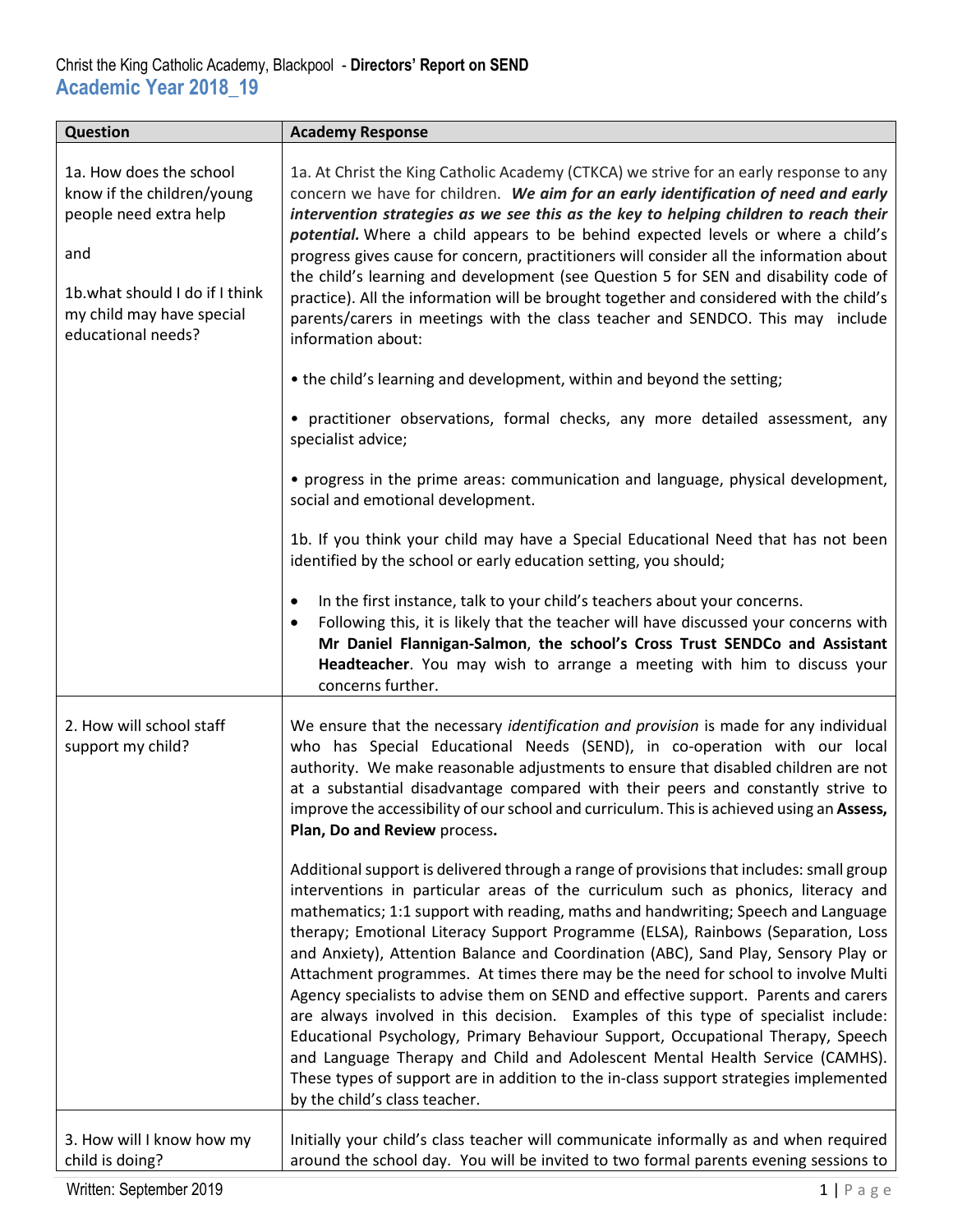|                                                                                          | discuss your child's progress where you will receive a short termly report. You will also<br>receive a Summer Term summary report that outlines their development over the<br>course of the year.                                                                                                                                                                                                                                                                                                                                                                                                                                                                                                                           |
|------------------------------------------------------------------------------------------|-----------------------------------------------------------------------------------------------------------------------------------------------------------------------------------------------------------------------------------------------------------------------------------------------------------------------------------------------------------------------------------------------------------------------------------------------------------------------------------------------------------------------------------------------------------------------------------------------------------------------------------------------------------------------------------------------------------------------------|
|                                                                                          | If your child has an Education Health Care Plan (EHCP) the school SENDco will invite<br>you to an annual review meeting to discuss progress and look at opportunities for<br>further child development.                                                                                                                                                                                                                                                                                                                                                                                                                                                                                                                     |
|                                                                                          | All children on the Special Educational Register follow our graduated Plan, Do, Review<br>cycle; this at times may involve parents and you may be invited to a review meeting to<br>discuss your child's progress.                                                                                                                                                                                                                                                                                                                                                                                                                                                                                                          |
|                                                                                          | The progress of pupils with SEND or disabilities is continuously monitored by the<br>SENDCo and reported to the Executive Headteacher. Analysis of this data, comparing<br>progress with other pupil groups, is then acted upon to ensure the needs of all pupils<br>are being fully met.                                                                                                                                                                                                                                                                                                                                                                                                                                   |
| 4. How will the learning and<br>development provision be<br>matched to my child's needs? | We strive to ensure that all pupils at Christ the King Catholic Academy have full access<br>to the curriculum. Where a pupil has particular needs that make it difficult for him or<br>her to participate fully in the curriculum, a package of support (Access to Inclusion<br>Map) and intervention strategies are agreed based on an assessment of these needs.<br>The impact of the strategies and support provided is reviewed for each pupil with SEN<br>or disabilities at least three times a year (termly) with the SENDCo and class teacher;<br>to which parents/carers and pupils may be invited. Should the child have an<br>Educational Health Care Plan these will be reviewed formally at least once a year. |
| 5. What support will there be<br>for my Child's overall<br>wellbeing?                    | This depends upon the nature of your child's needs and his/her difficulties with<br>learning. Our education provision will match the needs of the four broad areas of need<br>as defined in the SEN Code of Practice 2014;                                                                                                                                                                                                                                                                                                                                                                                                                                                                                                  |
|                                                                                          | • communication and interaction;                                                                                                                                                                                                                                                                                                                                                                                                                                                                                                                                                                                                                                                                                            |
|                                                                                          | • cognition and learning;                                                                                                                                                                                                                                                                                                                                                                                                                                                                                                                                                                                                                                                                                                   |
|                                                                                          | · social, emotional and mental health;                                                                                                                                                                                                                                                                                                                                                                                                                                                                                                                                                                                                                                                                                      |
|                                                                                          | • sensory and/or physical needs.                                                                                                                                                                                                                                                                                                                                                                                                                                                                                                                                                                                                                                                                                            |
|                                                                                          | At Christ the King Catholic Academy we have a 3 tiered approach to supporting a child's<br>learning.                                                                                                                                                                                                                                                                                                                                                                                                                                                                                                                                                                                                                        |
|                                                                                          | Tier 1: Universal. This is the quality first teaching your child will receive from her/his<br>teachers and may include some very minor adaptations to match learning needs.                                                                                                                                                                                                                                                                                                                                                                                                                                                                                                                                                 |
|                                                                                          | Tier 2: Targeted. It may be appropriate to consider making additional short term<br>special educational needs provision, to remove or reduce any obstacles to your child's<br>learning. This takes the form of a graduated four part approach of: a) assessing your<br>child's need; b) planning the most effective and appropriate intervention; c) providing<br>this intervention; d) reviewing the impact on your child's progress towards his/her<br>individual learning outcomes. Specific targeted one to one or small group interventions                                                                                                                                                                            |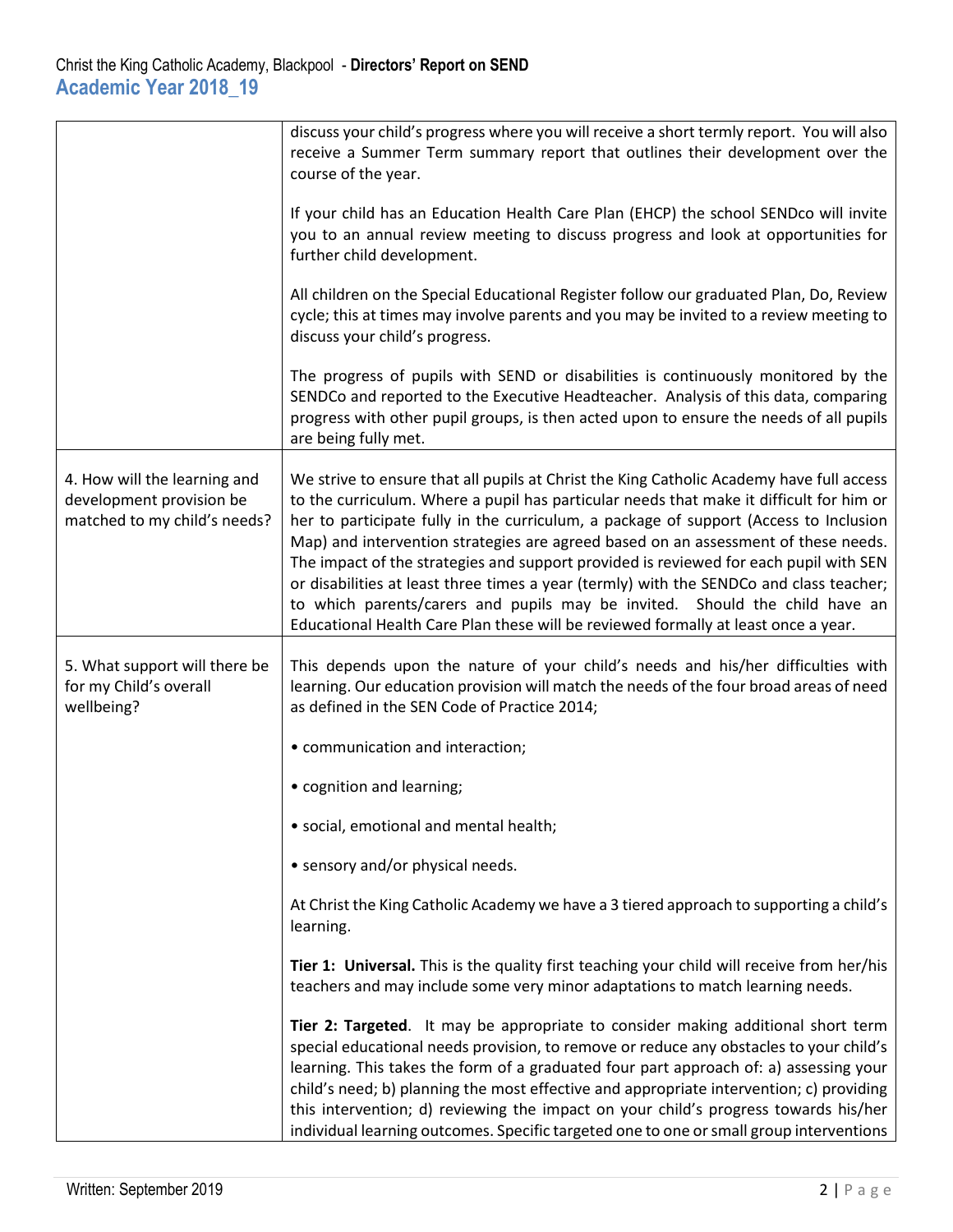|                                                                                                              | will be run outside of the school day to minimise disruption to the regular curriculum.<br>You will be kept informed of your child's progress towards learning outcomes.                                                                                                                                                                                                                                                                                                                                                                                                                      |
|--------------------------------------------------------------------------------------------------------------|-----------------------------------------------------------------------------------------------------------------------------------------------------------------------------------------------------------------------------------------------------------------------------------------------------------------------------------------------------------------------------------------------------------------------------------------------------------------------------------------------------------------------------------------------------------------------------------------------|
|                                                                                                              | Tier 3: Specialist. It may be necessary to seek specialist advice and regular long term<br>support from a specialist professional outside the school, in order to plan for the best<br>possible learning outcomes for your child. This may include educational psychology,<br>speech and language therapy, occupational therapy, sensory advisory teachers and/or<br>the child development service. The school may need to priorities referrals to these<br>services. However, for a very small number of pupils, access to these specialists may<br>be through an EHC Plan.                  |
| 6. What training have the<br>staff, supporting children and<br>young people with SEND, had<br>or are having? | Our Specialist Support Assistants (SSA's) receive high quality training in all areas<br>relevant to their role. This includes, but is not limited to: learning difficulties, autistic<br>spectrum disorders, attention deficit and hyperactivity difficulties, motor skills, and<br>interventions in reading, phonics, writing and maths. Some support staff have<br>developed areas of specialism such as Emotional Literacy, Attention, Balance and<br>Coordination and English aa an Additional Language provisions. Our SENDCO is<br>qualified to Level 6 in British Sign Language (BSL). |
| 7. What specialist services<br>and expertise are available at<br>or accessed by the school?                  | We have to access many professionals outside the school environment. These services<br>support us in meeting the needs of our children. Services can include<br>Nursing service                                                                                                                                                                                                                                                                                                                                                                                                               |
|                                                                                                              | Advisory teachers                                                                                                                                                                                                                                                                                                                                                                                                                                                                                                                                                                             |
|                                                                                                              | <b>Educational Psychologist</b>                                                                                                                                                                                                                                                                                                                                                                                                                                                                                                                                                               |
|                                                                                                              | <b>Emotional Health and Well Being</b>                                                                                                                                                                                                                                                                                                                                                                                                                                                                                                                                                        |
|                                                                                                              | Headstart                                                                                                                                                                                                                                                                                                                                                                                                                                                                                                                                                                                     |
| 8. How will you help me to<br>support my childs' learning?                                                   | The class teacher or the SENDCO can offer practical advice and ideas of ways that you<br>can help your child at home.                                                                                                                                                                                                                                                                                                                                                                                                                                                                         |
|                                                                                                              | The class teacher can provide a home/school communication book which your child<br>will bring home daily, so that comments from parents and the teacher can be shared.                                                                                                                                                                                                                                                                                                                                                                                                                        |
|                                                                                                              | If your child is on the Special Needs register they will have a Support Plan or be in a<br>small support group with specific targets. This will be discussed with you at a Parents'<br>Evening. The targets set are SMART (Specific, Measurable, Achievable, Realistic, Time<br>scaled) targets, with the expectation that the child will achieve the targets by the time<br>it is reviewed.                                                                                                                                                                                                  |
|                                                                                                              | If your child has complex special educational needs or a disability they may have a<br>Statement of Special Educational Need or an Education Health Care Plan (EHCP), which<br>means that a formal meeting for parents and teaching staff will take place annually to<br>review your child's progress.                                                                                                                                                                                                                                                                                        |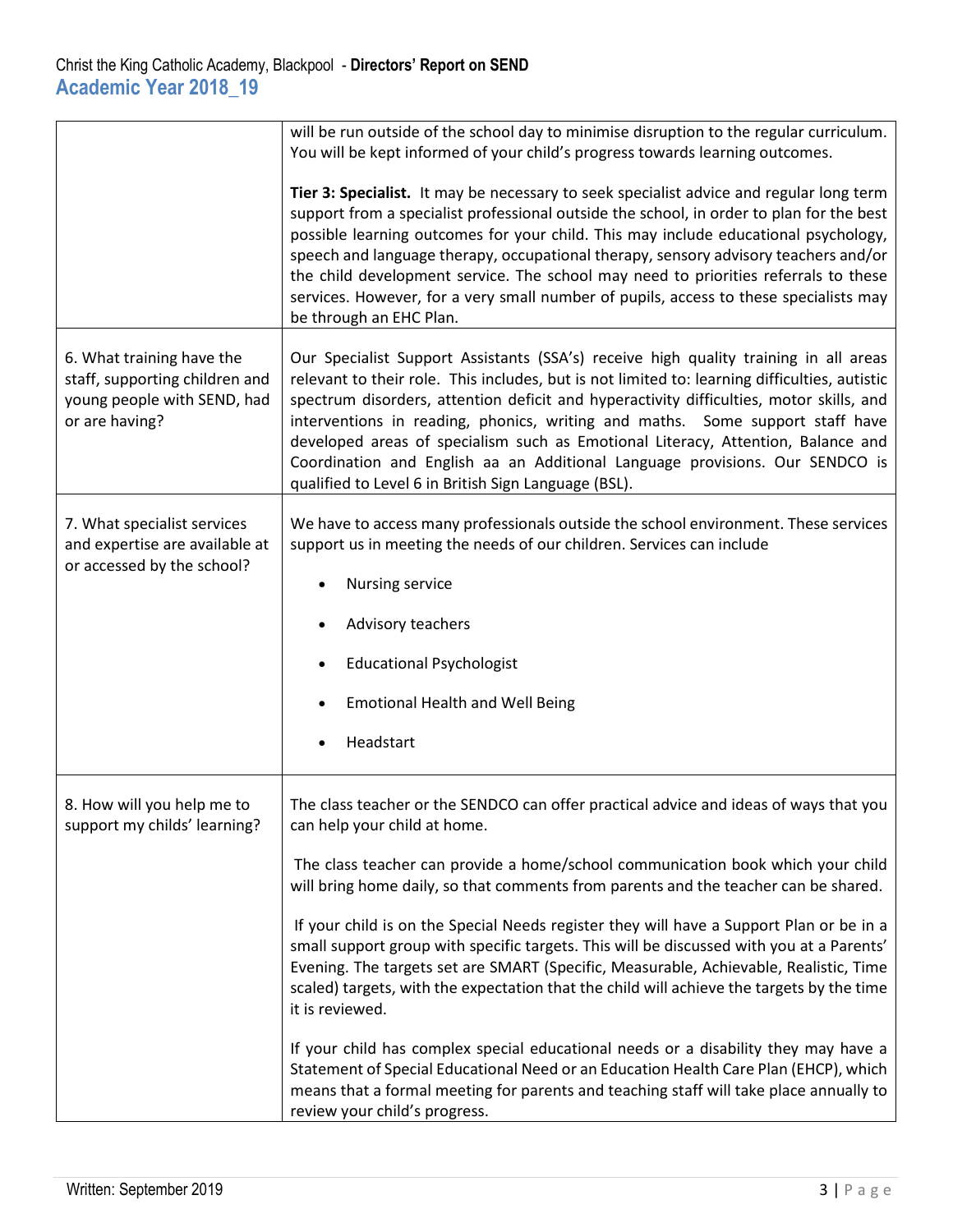|                                                                                                | Recommendations from external agencies e.g. a speech and language therapist, will<br>be shared with you so that strategies can be implemented at home and school.                                                                                                                                                                                                                                                                                                                                                                                                                                                                                                                                                                                                                                                                                                  |
|------------------------------------------------------------------------------------------------|--------------------------------------------------------------------------------------------------------------------------------------------------------------------------------------------------------------------------------------------------------------------------------------------------------------------------------------------------------------------------------------------------------------------------------------------------------------------------------------------------------------------------------------------------------------------------------------------------------------------------------------------------------------------------------------------------------------------------------------------------------------------------------------------------------------------------------------------------------------------|
|                                                                                                | If a class teacher needs to discuss an issue with you, it will be done privately and<br>confidentially and strategies to support your child will be offered.                                                                                                                                                                                                                                                                                                                                                                                                                                                                                                                                                                                                                                                                                                       |
| 9. How will I be involved in<br>discussions about and<br>planning for my child's<br>education? | We believe that your child's education should be a partnership between parents and<br>teachers and therefore we aim to communicate with you regularly. There are a<br>number of ways you can be involved in the discussions and planning of your child's<br>education.                                                                                                                                                                                                                                                                                                                                                                                                                                                                                                                                                                                             |
|                                                                                                | You will be able to discuss your child's progress at parents' evenings.<br>You are welcome to discuss with your child's class teacher the targets on their<br>Support Plan and the assessment of their targets at the end of the term.<br>If your child has a Statement of Special Educational Needs or Education Health<br>$\bullet$<br>Care Plan you will be invited to a meeting at least once an year to review your<br>child's statement.                                                                                                                                                                                                                                                                                                                                                                                                                     |
| 10. How will my child be<br>included in activities outside<br>the classroom including          | All children are included in all parts of the school curriculum and we aim for all children<br>to be included on school trips and choose visits that are accessible to all. We will<br>provide the necessary support to ensure that this is successful.                                                                                                                                                                                                                                                                                                                                                                                                                                                                                                                                                                                                            |
| school trips?                                                                                  | A risk assessment is carried out prior to any off site activity to ensure everyone's<br>health and safety will not be compromised. Where a child has additional needs this<br>will be taken into account at this stage and additional control measures put in place<br>to enable them to participate fully. For children with significant needs they may<br>require an individual risk assessment. We understand that including parents to<br>ensure that a child is able to take part in any trip or activity successfully may make<br>both the parent and child feel more at ease. We will talk to you about what will work<br>best for your child.                                                                                                                                                                                                              |
| 11. How accessible is the<br>school environment?                                               | At Christ the King Catholic Academy we provide equal access to all pupils and their<br>parents and carers. The site and buildings are on a single level and ramps in place,<br>where appropriate, to enable easier access to the building. A number of disabled<br>toilets are available across the campus and there is also a dedicated medical room. As<br>a school we review provision on an annual basis and purchase additional resources to<br>provide for individual access requirements. Where appropriate specialist equipment<br>may be provided for the pupils e.g. writing slopes, concentration cushions, pencil grips,<br>easy-to-use scissors, ICT equipment. The Academy's Accessibility Plan is reviewed<br>found<br>school<br>website:<br>annually<br>and<br>the<br>be<br>may<br>on<br>http://www.ctkacademy.co.uk/index.php/key-info/send-offer |
| 12. Who can I contact for<br>further information?                                              | Parents who think that their child may have special educational needs, or have<br>concerns about any aspect of their child's provision and/or progress are encouraged,<br>in the first instance they should talk to their child's teacher and/or the SENDCO Mr<br>Daniel Flannigan-Salmon on: 01253 395985                                                                                                                                                                                                                                                                                                                                                                                                                                                                                                                                                         |
| 13. How will the school<br>prepare and support my child<br>to join the school, transfer to     | We always do our best to support pupils in moving from class to class across the school,<br>as well as any pupils who join or leave through effective transition programmes. Before<br>joining our school we encourage all new children to visit for a tour of the school and                                                                                                                                                                                                                                                                                                                                                                                                                                                                                                                                                                                      |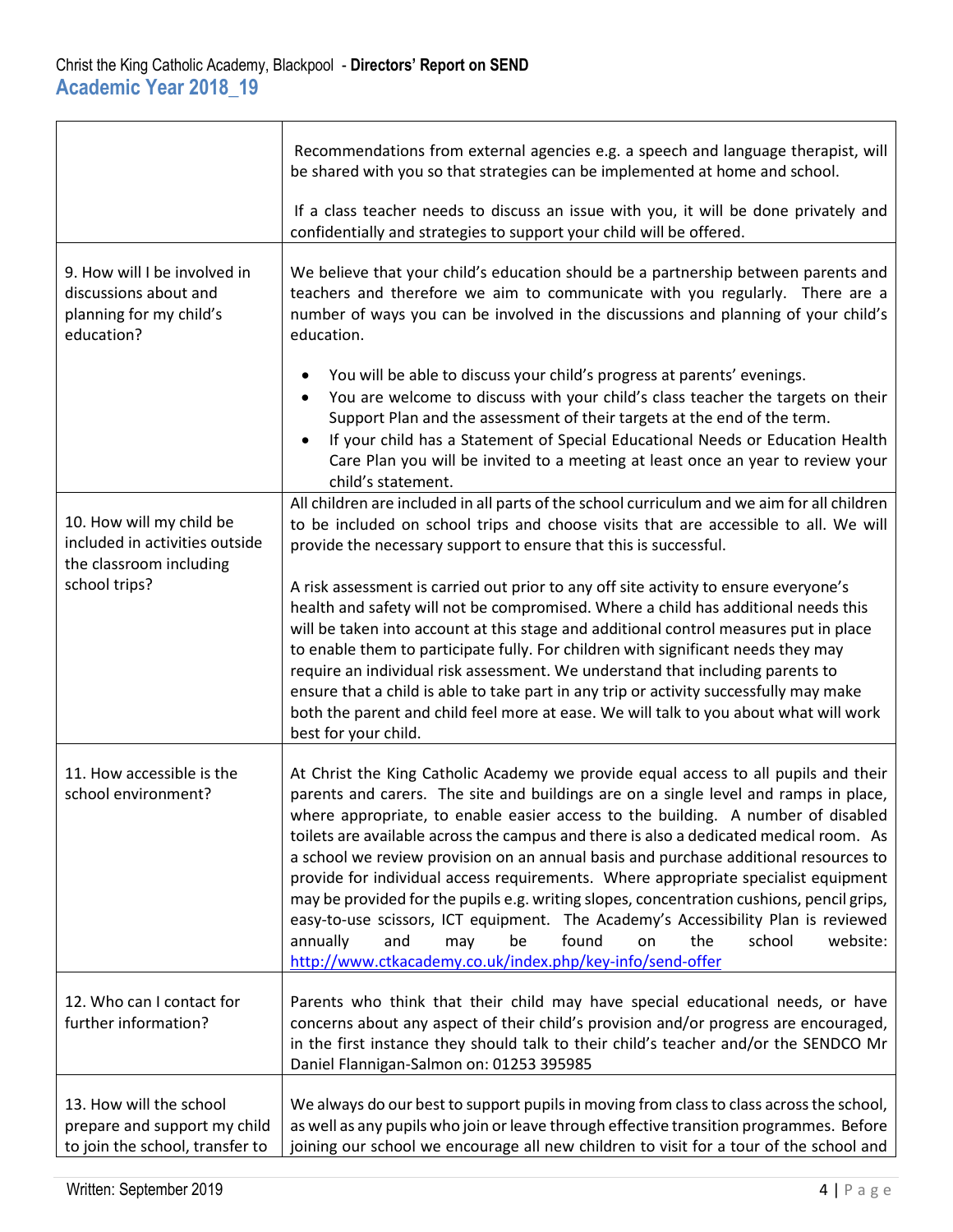## Christ the King Catholic Academy, Blackpool - **Directors' Report on SEND Academic Year 2018\_19**

| a new school or the next<br>stage of education and life?                                                                                       | engage in a number of taster sessions. Class Teachers, Senior Leaders and our school<br>SENDCo liaise closely with feeder nurseries and secondary school colleagues to gain all<br>relevant information needed to ensure a smooth transition. Where appropriate, extra<br>sessions are arranged, prior to starting, including Nurture Group visits, photo books<br>and social stories are also used where appropriate. Children progressing onto<br>secondary school receive a tailored transition programme to suit them and their new<br>school. Liaisons are made between both SENDCOs to ensure a smooth transition. |
|------------------------------------------------------------------------------------------------------------------------------------------------|--------------------------------------------------------------------------------------------------------------------------------------------------------------------------------------------------------------------------------------------------------------------------------------------------------------------------------------------------------------------------------------------------------------------------------------------------------------------------------------------------------------------------------------------------------------------------------------------------------------------------|
| 14. How are the school's<br>resources allocated and<br>matched to childrens' special<br>educational needs?                                     | The school's SEN budget is allocated each financial year. The money is used to provide<br>additional support, interventions or resources dependant on an individual need. The<br>additional provision may be allocated after discussions with the class teacher at the<br>child's progress meeting or if concerns are raised by them or the parent at any other<br>time during the year. Resources may include the deployment of staff depending on<br>individual circumstances.                                                                                                                                         |
| 15. How is the decision made<br>about how much support my<br>child will receive?                                                               | The SENDCo will co-ordinate and prioritise provision according to the needs of all the<br>children in the school. All interventions are time limited and are reviewed and<br>monitored to ensure that they are the appropriate provision for that particular child<br>and that they are impacting on progress. Class teachers will make a recommendation<br>to the SENDCo for specific support. It is our aim to develop the independence of all<br>pupils and no child will receive full-time support from one adult.                                                                                                   |
| 16. Admission and access for<br>disabled students.                                                                                             | Christ the King Catholic Academy welcomes all children from Catholic and non-Catholic<br>parents who would like their children educated within the aims and ethos of the<br>Catholic Academy.                                                                                                                                                                                                                                                                                                                                                                                                                            |
|                                                                                                                                                | Pupils with special educational needs will be admitted according to the<br>Academy's admission policy. A copy of the policy is published on the BEBCMAT<br>school<br>academic<br>website<br>for<br>the<br>next<br>intake:<br>vear<br>http://www.bebcmat.co.uk/bebcmat/index.php/admissions-policies                                                                                                                                                                                                                                                                                                                      |
|                                                                                                                                                | Pupils with an Education Health Care Plans naming the Academy will be<br>admitted before the application of the oversubscription criteria, as required by<br>law.                                                                                                                                                                                                                                                                                                                                                                                                                                                        |
|                                                                                                                                                | The school uses induction meetings to work closely with parents to ascertain<br>whether a child has been identified as having, or possibly having, special<br>educational needs. Information on children is gathered from previous<br>nurseries/schools to ensure continuity and progression.                                                                                                                                                                                                                                                                                                                            |
| 17. Where can I find out<br>about the local authority's<br>local offer of services and<br>provision for children and<br>young people with SEN? | The Academy is guided in all its provision by the BEBCMAT Equality Policy and<br>Objectives which are published at: https://www.ctkacademy.co.uk/index.php/key-<br>info/policies For more detail on the Academy's provision for children with SEN and<br>disabilities, see the Academy's SEND offer at:<br>http://www.ctkacademy.co.uk/index.php/key-info/send-offer                                                                                                                                                                                                                                                     |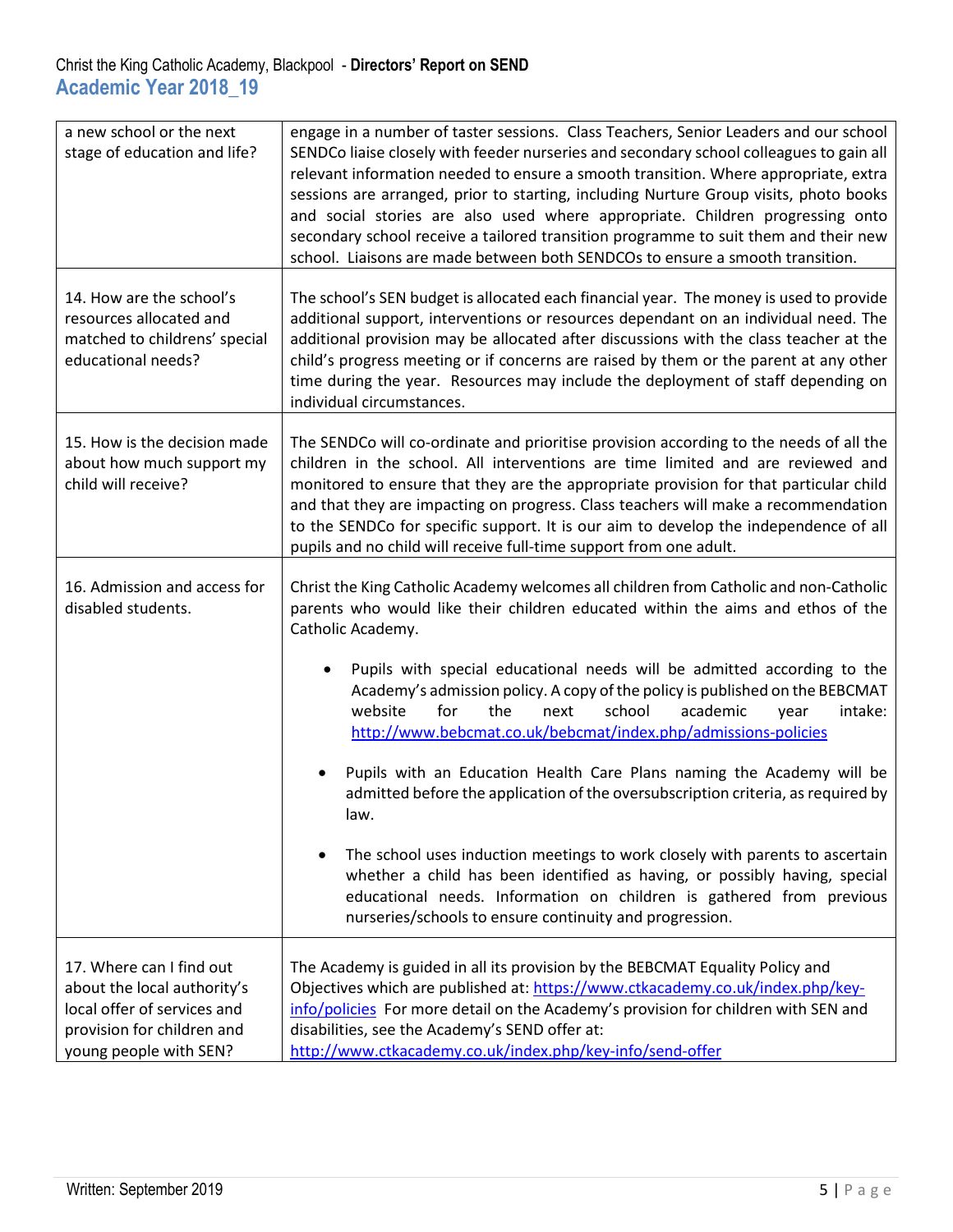# Christ the King Catholic Academy, Blackpool - **Directors' Report on SEND Academic Year 2018\_19**

# **Appendix 1 – General SEND Information Overview**

### **Key performance indicators for SEND students 2018\_19**

| <b>SEN Status at</b><br><b>July 2019</b> | <b>Education Health</b><br>Care Plan | <b>SEN</b> |
|------------------------------------------|--------------------------------------|------------|
| Number of Pupils                         |                                      | 23         |

| Year Group<br><b>July 2018</b>             |  |  |  |  |
|--------------------------------------------|--|--|--|--|
| Number of Pupils on<br><b>SEN Register</b> |  |  |  |  |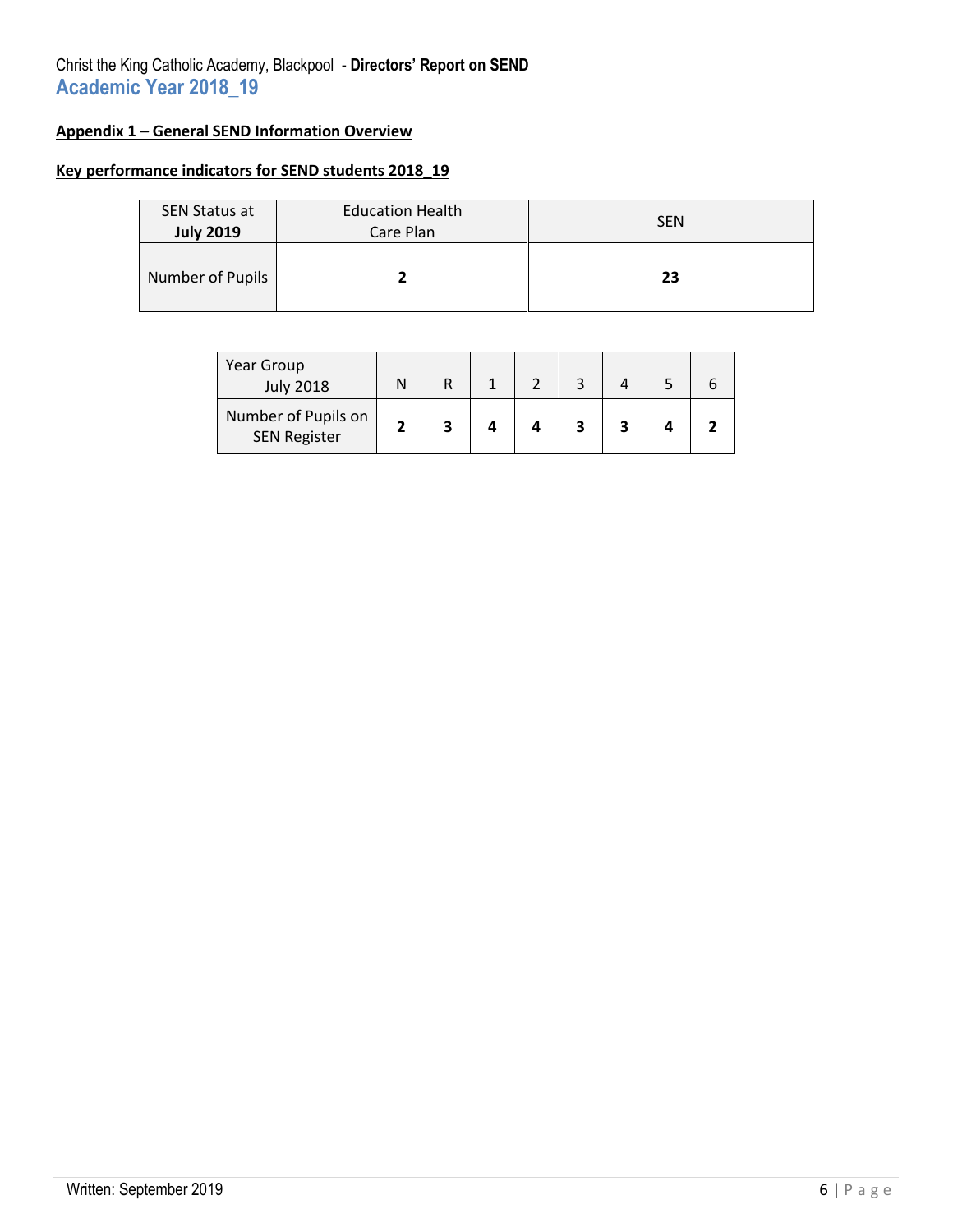| Year Group<br><b>July 2019</b>             | N | R |   | 3 |  |  |
|--------------------------------------------|---|---|---|---|--|--|
| Number of Pupils on<br><b>SEN Register</b> | 2 | З | З | 3 |  |  |
| Number of pupils<br>with EHCP              |   |   |   |   |  |  |

#### **Appendix 2 – Specific Data Related to specific SEND Pupils – CONFIDENTIAL**

#### **NOTE: Education Health Care Plan**

- Year 2 Educational Health Care Plan Profoundly Deaf
- Year 4 Educational Health Care Plan Communication and Language

The tables and analysis below show the end of year performance in each **Statutory Assessed Year Group, EYFS, 2 and 6.** The data shows the number of children and percentile split in areas of Reading, Writing and Maths.

| <b>EYFS</b> | Yes     | Nο      |
|-------------|---------|---------|
| GLOD        | 25% [1] | 75% [2] |

# Key

GLOD | Good level of Development For children to achieve a GLOD they need to be *at Expected* in all of the following areas: PSED, Communication & Language, Physical Development, Reading & Writing, Number, Space, Shape & Measure.

#### **Early Years Foundation Stage**

SEN within EYFS this academic year [2018/19] is represented by three child two of whom did not achieve a Good Level of Development (GLOD).

Early identification recognised that all three children had special education needs; however nothing specific was diagnosed [areas of concern related to *Developmental Delay, Sensory and Communication and Language*]. Two of the children attended CTK nursery therefore their needs where identified at an early age by both school and parents; allowing early intervention strategies to be put in place. Each child had a considerably low baseline due their Special Educational Needs; one of these children achieved their GLOD.

Despite multi agency involvement; a detailed transition programme and small step targets tailored to their individual needs, slow progress has been made in relation to GLODS for two of the children. Having said that, each child achieved small steps success through their personalised targets that will prove positive as the progress into key stage one.